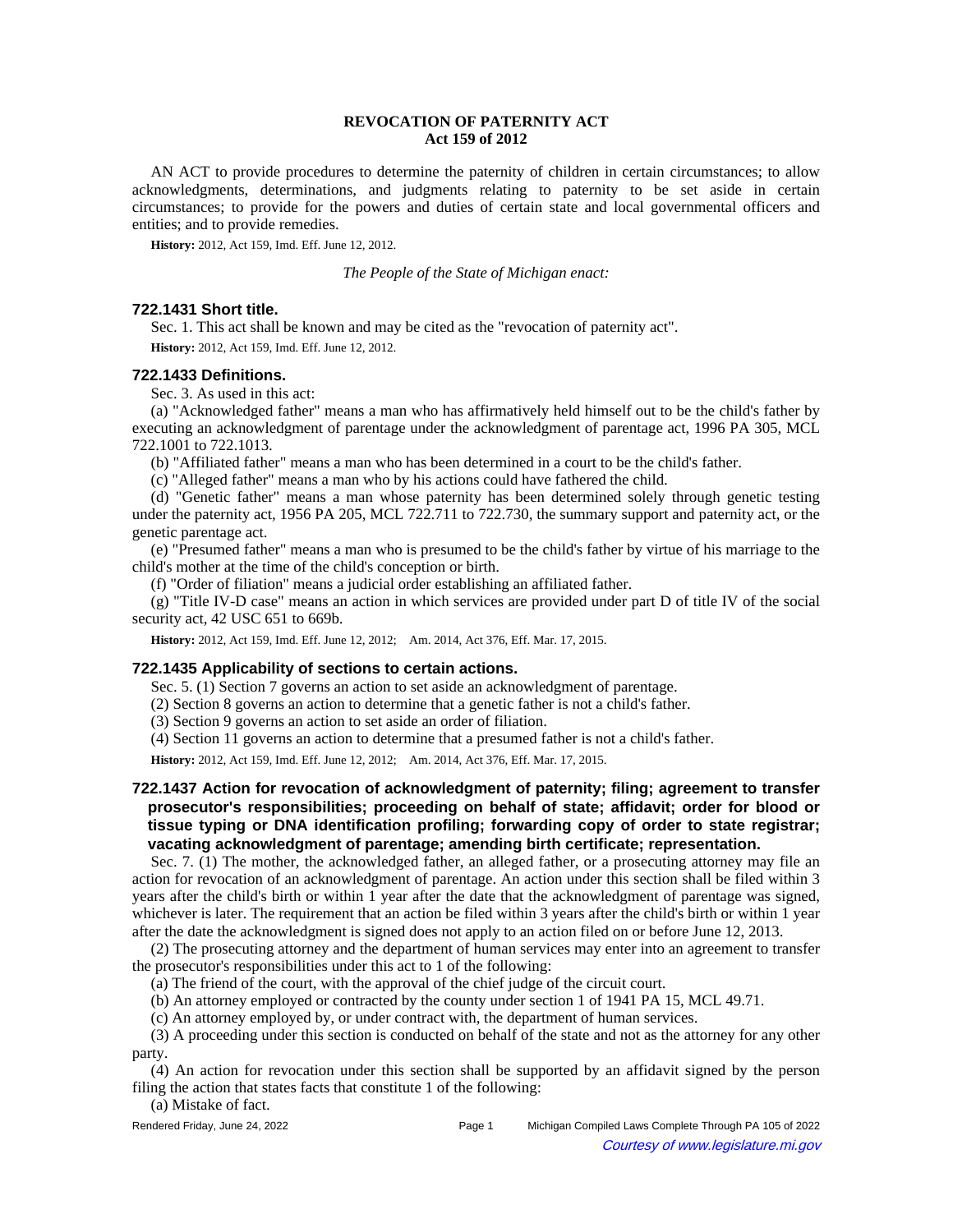(b) Newly discovered evidence that by due diligence could not have been found before the acknowledgment was signed.

(c) Fraud.

(d) Misrepresentation or misconduct.

(e) Duress in signing the acknowledgment.

(5) If the court in an action for revocation under this section finds that an affidavit under subsection (4) is sufficient, the court shall order blood or tissue typing or DNA identification profiling as required under section 13(5). The person filing the action has the burden of proving, by clear and convincing evidence, that the acknowledged father is not the father of the child.

(6) The clerk of the court shall forward a copy of an order of revocation entered under this section to the state registrar. The state registrar shall vacate the acknowledgment of parentage and may amend the birth certificate as prescribed by the order of revocation.

(7) Whether an action for revocation under this section is brought by a complaint in an original action or by a motion in an existing action, the prosecuting attorney, an attorney appointed by the county, the friend of the court, or an attorney appointed by the court is not required to represent any party regarding the action for revocation.

History: 2012, Act 159, Imd. Eff. June 12, 2012;-- Am. 2014, Act 368, Eff. Mar. 17, 2015.

#### **722.1438 Action for order determining genetic father not child's father.**

Sec. 8. (1) The mother, the genetic father, an alleged father, or a prosecuting attorney may file an action for an order determining that a genetic father is not a child's father. An action under this section shall be filed within 3 years after the child's birth or within 1 year after the date that the genetic father was established as a child's father, whichever is later.

(2) An action under this section shall be supported by an affidavit signed by the person filing the action that states facts constituting 1 of the following:

(a) The genetic tests that established the man as a child's father were inaccurate.

(b) The man's genetic material was not available to the child's mother.

(c) A man who has DNA identical to the genetic father is the child's father.

(3) If the court in an action under this section finds that an affidavit under subsection (2) is sufficient, the court shall order blood or tissue typing or DNA identification profiling as required under section 13(5). The person filing the action has the burden of proving, by clear and convincing evidence, that the genetic father is not the father of the child. The court may order the person filing the action to repay the cost of the genetic test to the state.

(4) If a genetic father has been reported to the state registrar as a child's father, the clerk of the court shall forward a copy of an order determining that the genetic father is not a child's father to the state registrar. The state registrar shall remove the genetic father as the child's father and may amend the birth certificate as prescribed by the order.

(5) Whether an action filed under this section is brought by a complaint in an original action or by a motion in an existing action, the prosecuting attorney, an attorney appointed by the county, or an attorney appointed by the court is not required to represent any party regarding the action.

**History:** Add. 2014, Act 376, Eff. Mar. 17, 2015.

#### **722.1439 Motion to set aside determination.**

Sec. 9. (1) If a child has an affiliated father and paternity was determined based on the affiliated father's failure to participate in the court proceedings, the mother, an alleged father, or the affiliated father may file a motion with the court that made the determination to set aside the determination.

(2) A motion under this section shall be filed within 3 years after the child's birth or within 1 year after the date of the order of filiation, whichever is later. The requirement that an action be filed within 3 years after the child's birth or within 1 year after the date of the order of filiation does not apply to an action filed on or before 1 year after the effective date of this act.

(3) If the court determines that a motion under this section should be denied and the order of filiation not be set aside, the court shall order the person who filed the motion to pay the reasonable attorney fees and costs incurred by any other party because of the motion.

**History:** 2012, Act 159, Imd. Eff. June 12, 2012.

#### **722.1441 Determination that child born out of wedlock.**

Sec. 11. (1) If a child has a presumed father, a court may determine that the child is born out of wedlock for the purpose of establishing the child's paternity if an action is filed by the child's mother and either of the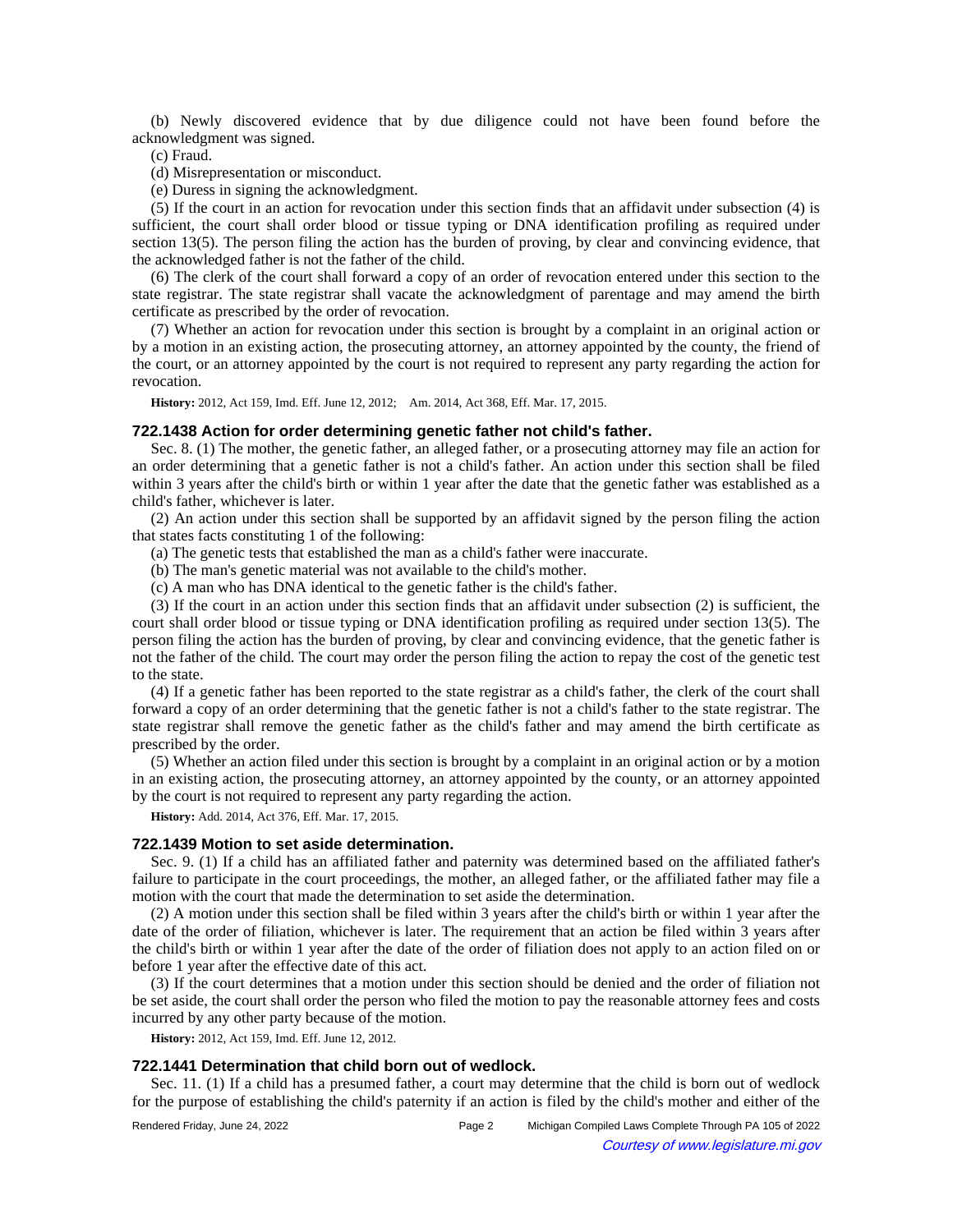following applies:

(a) All of the following apply:

(*i*) The mother identifies the alleged father by name in the complaint or motion commencing the action.

(*ii*) The presumed father, the alleged father, and the child's mother at some time mutually and openly acknowledged a biological relationship between the alleged father and the child.

(*iii*) The action is filed within 3 years after the child's birth. The requirement that an action be filed within 3 years after the child's birth does not apply to an action filed on or before 1 year after the effective date of this act.

(*iv*) Either the court determines the child's paternity or the child's paternity will be established under the law of this state or another jurisdiction if the child is determined to be born out of wedlock.

(b) All of the following apply:

(*i*) The mother identifies the alleged father by name in the complaint or motion commencing the action.

(*ii*) Either of the following applies:

(A) The presumed father, having the ability to support or assist in supporting the child, has failed or neglected, without good cause, to provide regular and substantial support for the child for a period of 2 years or more before the filing of the action or, if a support order has been entered, has failed to substantially comply with the order for a period of 2 years or more before the filing of the action.

(B) The child is less than 3 years of age and the presumed father lives separately and apart from the child. The requirement that the child is less than 3 years of age at the time an action is filed does not apply to an action filed on or before 1 year after the effective date of this act.

(*iii*) Either the court determines the child's paternity or the child's paternity will be established under the law of this state or another jurisdiction if the child is determined to be born out of wedlock.

(2) If a child has a presumed father, a court may determine that the child is born out of wedlock for the purpose of establishing the child's paternity if an action is filed by the presumed father within 3 years after the child's birth or if the presumed father raises the issue in an action for divorce or separate maintenance between the presumed father and the mother. The requirement that an action be filed within 3 years after the child's birth does not apply to an action filed on or before 1 year after the effective date of this act.

(3) If a child has a presumed father, a court may determine that the child is born out of wedlock for the purpose of establishing the child's paternity if an action is filed by an alleged father and any of the following applies:

(a) All of the following apply:

(*i*) The alleged father did not know or have reason to know that the mother was married at the time of conception.

(*ii*) The presumed father, the alleged father, and the child's mother at some time mutually and openly acknowledged a biological relationship between the alleged father and the child.

(*iii*) The action is filed within 3 years after the child's birth. The requirement that an action be filed within 3 years after the child's birth does not apply to an action filed on or before 1 year after the effective date of this act.

(*iv*) Either the court determines the child's paternity or the child's paternity will be established under the law of this state or another jurisdiction if the child is determined to be born out of wedlock.

(b) All of the following apply:

(*i*) The alleged father did not know or have reason to know that the mother was married at the time of conception.

(*ii*) Either of the following applies:

(A) The presumed father, having the ability to support or assist in supporting the child, has failed or neglected, without good cause, to provide regular and substantial support for the child for a period of 2 years or more before the filing of the action or, if a support order has been entered, has failed to substantially comply with the order for a period of 2 years or more before the filing of the action.

(B) The child is less than 3 years of age and the presumed father lives separately and apart from the child. The requirement that the child is less than 3 years of age at the time an action is filed does not apply to an action filed on or before 1 year after the effective date of this act.

(*iii*) Either the court determines the child's paternity or the child's paternity will be established under the law of this state or another jurisdiction if the child is determined to be born out of wedlock.

(c) Both of the following apply:

(*i*) The mother was not married at the time of conception.

(*ii*) The action is filed within 3 years after the child's birth. The requirement that an action be filed within 3 years after the child's birth does not apply to an action filed on or before 1 year after the effective date of this

act.<br>Rendered Friday, June 24, 2022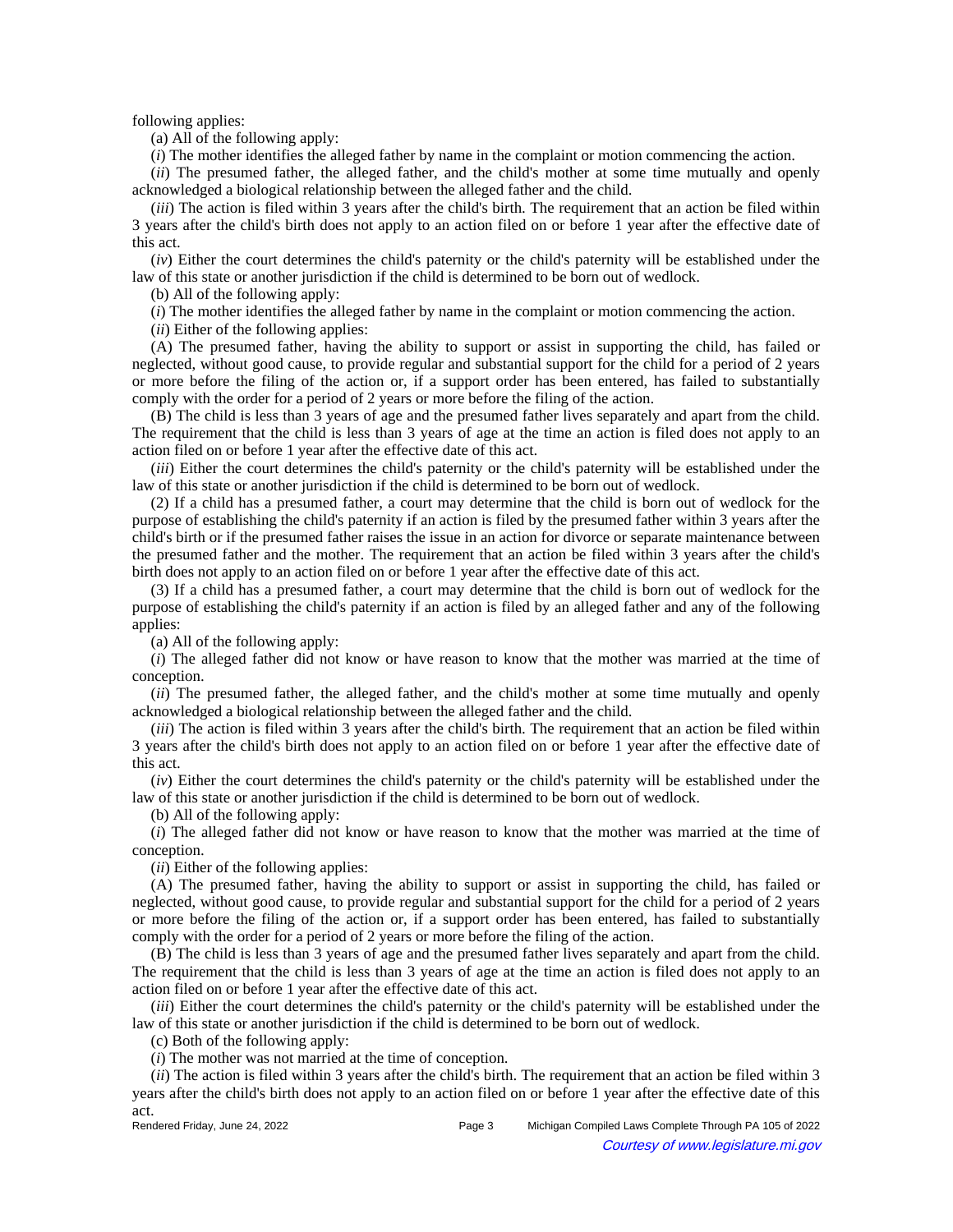(4) If a child has a presumed father and the child is being supported in whole or in part by public assistance, a court may determine that the child is born out of wedlock for the purpose of establishing the child's paternity if an action is filed by the department of human services and both of the following apply:

(a) Either of the following applies:

(*i*) The presumed father, having the ability to support or assist in supporting the child, has failed or neglected, without good cause, to provide regular and substantial support for the child for a period of 2 years or more before the filing of the action or, if a support order has been entered, has failed to substantially comply with the order for a period of 2 years or more before the filing of the action.

(*ii*) The child is less than 3 years of age and the presumed father lives separately and apart from the child. The requirement that the child is less than 3 years of age at the time an action is filed does not apply to an action filed on or before 1 year after the effective date of this act.

(b) Either the court determines the child's paternity or the child's paternity will be established under the law of this state or another jurisdiction if the child is determined to be born out of wedlock.

(5) An action under this section may be brought by a complaint filed in an original action or by a motion filed in an existing action, as appropriate under this act and rules adopted by the supreme court.

**History:** 2012, Act 159, Imd. Eff. June 12, 2012.

#### **722.1443 Court action.**

Sec. 13. (1) An original action under this act shall be filed in the circuit court for the county in which the mother or the child resides or, if neither the mother nor the child reside in this state, in the circuit court for the county in which the child was born. If an action for the support, custody, or parenting time of the child exists at any stage of the proceedings in a circuit court of this state or if an action under section 2(b) of chapter XIIA of the probate code of 1939, 1939 PA 288, MCL 712A.2, is pending in a circuit court of this state, an action under this act shall be brought by motion in the existing case under rules adopted by the supreme court.

(2) In an action filed under this act, the court may do any of the following:

(a) Revoke an acknowledgment of parentage.

(b) Determine that a genetic father is not a child's father.

(c) Set aside an order of filiation or a paternity order.

(d) Determine that a child was born out of wedlock.

(e) Make a determination of paternity and enter an order of filiation as provided for under section 7 of the paternity act, 1956 PA 205, MCL 722.717.

(3) A judgment entered under this act does not relieve a man from a support obligation for the child or the child's mother that was incurred before the action was filed or prevent a person from seeking relief under applicable court rules to vacate or set aside a judgment.

(4) A court may refuse to enter an order setting aside a paternity determination, revoking an acknowledgment of parentage, determining that a genetic father is not a child's father, or determining that a child is born out of wedlock if the court finds evidence that the order would not be in the best interests of the child. The court shall state its reasons for refusing to enter an order on the record. The court may consider the following factors:

(a) Whether the presumed father is estopped from denying parentage because of his conduct.

(b) The length of time the presumed father was on notice that he might not be the child's father.

(c) The facts surrounding the presumed father's discovery that he might not be the child's father.

(d) The nature of the relationship between the child and the presumed or alleged father.

(e) The age of the child.

(f) The harm that may result to the child.

(g) Other factors that may affect the equities arising from the disruption of the father-child relationship.

(h) Any other factor that the court determines appropriate to consider.

(5) The court shall order the parties to an action or motion under this act to participate in and pay for blood or tissue typing or DNA identification profiling to assist the court in making a determination under this act. Blood or tissue typing or DNA identification profiling shall be conducted in accordance with section 6 of the paternity act, 1956 PA 205, MCL 722.716. The results of blood or tissue typing or DNA identification profiling are not binding on a court in making a determination under this act.

(6) If the case is a title IV-D case, the court may appoint an attorney approved by the office of child support to represent this state's interests with respect to an action or a motion under this act. The court may appoint a guardian ad litem to represent the child's interests with respect to the action or motion.

(7) A court shall not issue an order under this act that sets aside a judgment or determination of a court or administrative agency of another state, even if the judgment or determination is being enforced in this state, or that is inconsistent with 28 USC 1738A or 28 USC 1738B.

Rendered Friday, June 24, 2022 Page 4 Michigan Compiled Laws Complete Through PA 105 of 2022 Courtesy of www.legislature.mi.gov